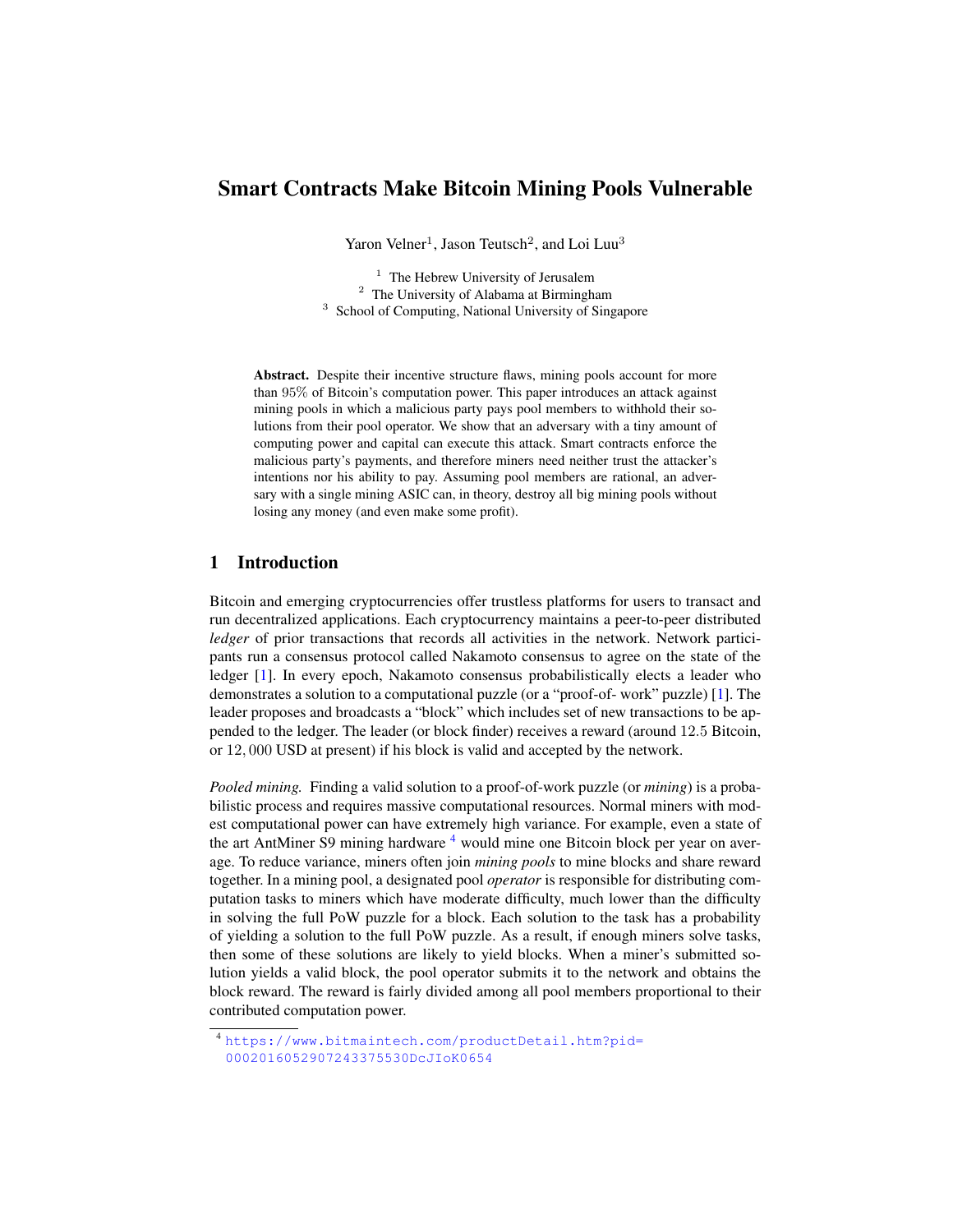*Pools reward model vulnerability.* Pools are susceptible to the classical block withholding attack [\[2\]](#page-12-1), where a miner sends only partial proof-of-work to the pool manager and discards full proof-of-work. As the structure of the block header is determined by the pool operator, an attacker cannot claim the block reward for himself. On the surface, block withholding attacks might not seem profitable, however, miners outside the victim pool may benefit from block withholding. Dropped blocks increase outside miners' computation power relative to the rest of the network [\[3\]](#page-12-2), and in the long run, outside miners will mine more blocks (see formal analysis in Section [3\)](#page-4-0).

*The attack.* Smart contracts are unstoppable programs that live on the blockchains (e.g. Bitcoin, Ethereum [\[4\]](#page-12-3)) and have their own executable code and internal states, including storage for variable values, and currency balance. In this paper we introduce smart contracts that reward pool miners who withhold their blocks. We analyze the outcome of such an attack under the assumption that miners are rational and their behavior aim to maximize their short-term profit (we analyze the incentives of the miners in Section [3\)](#page-4-0). We show that when the attack is targeted towards big mining pools who employ the *pay per share* scheme, the attack is profitable even for an attacker running a single hardware unit. Moreover, such an attacker could in theory drain all of revenues and profit from a big pool. We note that in practice, pool operators that witness significant decrease in their revenues may have to close their operation before being drained out all of revenues and profit. Hence, a successful deployment of our attack would undermine the entire pooled mining model.

The use of smart contracts is crucial in order for the attack to be successful. Indeed, it is unlikely that miners would collaborate with such an attack unless their payment is guaranteed. Moreover, rewarding via smart contracts makes it possible for the attackers to remain anonymous, and prevent other parties from targeting the attacker (e.g., with a denial of service attack) and shutting him down.

*Contributions.* The contributions of our paper are as follows:

- We show how to mathematically prove block withholding and implement an Ethereum smart contract that rewards block withholding (Section [4\)](#page-6-0).
- We show that under mild assumptions the smart contract could be implemented with Bitcoin transactions (Section  $A$ ) and we show how one can use an Ethereum smart contract to enforce these assumptions (Section [B\)](#page-14-0). Bitcoin contracts are more desirable as they save the need to run a full Ethereum node.
- We show how the attacker can form a pool of block withholders in order to reduce the withholders variance, and analyze the incentives for withholders to withhold a block withholding proof (Section [5\)](#page-10-0).

*Comparison with classical block withholding attacks.* Block withholding attacks are known almost from the beginning of Bitcoin [\[2\]](#page-12-1). In recent years it has become apparent that miners can profit from mining for two pools while withholding their full solutions in one of them [\[5,](#page-12-4)[6,](#page-12-5)[3\]](#page-12-2). However, the profit from such an attack is relatively small and an attacker would have to control big computation power, e.g., over 1%, of Bitcoin's computation power, in order to make significant losses (e.g., over 5% decrease in revenues) for large pools (e.g., see [\[3\]](#page-12-2)).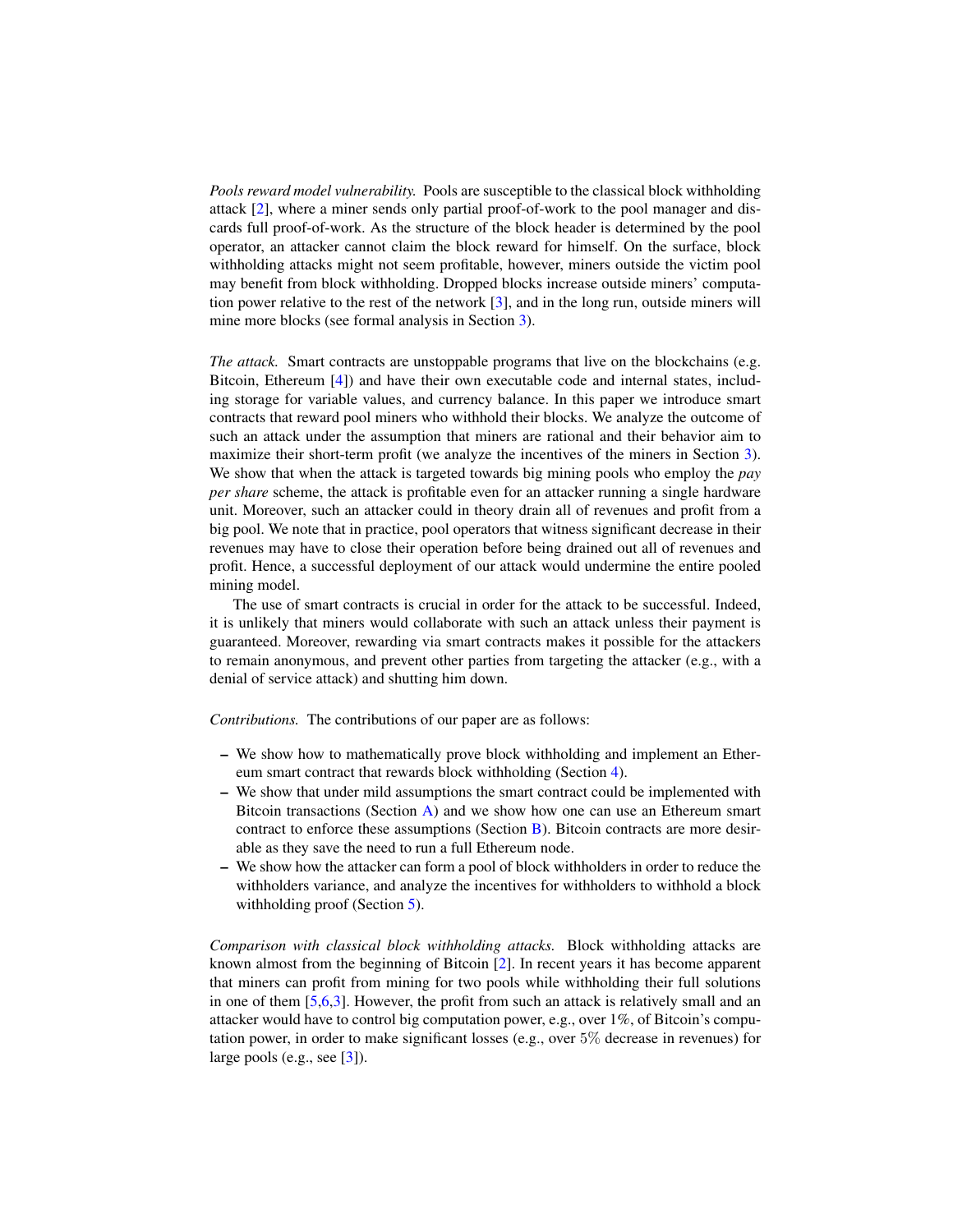In this work we propose to pay other miners to withhold blocks. In Section [3](#page-4-0) we show that an attacker with only 0.0000002% of Bitcoin's computation power can reduce the revenue of a big pool to zero without any financial losses on his side. In fact the theoretical outcome of our attack (if miners are fully rational) is equivalent to a classical block withholding attack in which a miner rents Bitcoin's entire hash power and withholds all the blocks that he finds.

*Other cryptocurrencies.* In this paper we focus on attacks on Bitcoin mining pools. Nevertheless, in principle, smart contracts undermine the pooled mining model of all cryptocurrencies. However some cryptocurrencies, e.g., Ethereum, might be currently resilient to such an attack due to some technical issues that we describe in Section [4.](#page-6-0)

### 2 Background

#### 2.1 Mining and Pool Mining

Bitcoin and popular cryptocurrencies like Ethereum [\[4\]](#page-12-3) and Zcash [\[7\]](#page-12-6) maintain a global ledger between all participants in the networks. The network participants run a consensus protocol called Nakamoto consensus to reach agreement on the state of the shared ledger [\[8\]](#page-12-7). At a high level, Nakamoto consensus works by probabilistically electing a leader in every 10 minute epoch. The leader will then propose a set of additions (*e.g.*, transactions) to the ledger; other participants "apply" these additions after verifying that these changes are valid. Then the next epoch begins. As of this writing, the election happens via a "mining" process in which network participants have to solve computationally hard puzzles (i.e., proof-of-work) which probabilistically yields one solution per 10 minutes (epoch time in Bitcoin) on average. Technically, network participants, or miners, have to find a valid nonce satisfying the following condition:

<span id="page-2-0"></span>
$$
sha256(sha256(Block Temple || None)) \le D
$$
 (1)

in which "Block Template" includes the miner's proposed changes to the ledger, and  $D$  is a global parameter which indicates the difficulty of finding a valid solution.

Solving a PoW puzzle, or finding a valid block, requires an enormous amount of computation. For example, at the time of writing,  $D$  is a 256-bit integer with approximately 80 leading zero bits. Thus finding a valid PoW solution requires on average  $2^{80}$  sha $256$ calculations. A normal workstation which can perform a million sha256 calculations per second will expect to spend millions of years to find a PoW solution. Thus, often miners join forces and form "mining pools" to solve PoW puzzles together. The idea of pooled mining is to ask everyone in the pool to find solutions (or *shares*) to easier PoW puzzles where each share has some probability of being a valid solution for the main PoW puzzle. Specifically, pool members find all nonce so that the result of the hash in Equation [1](#page-2-0) is less than  $d$ , where  $d$  is much larger than  $D$ . A solution of such puzzles is called a share, and will have a probability  $D/d$  being less than D, i.e., being the valid solution for the main puzzle. For example, if  $d$  were set to have  $60$  leading zero bits, then a share would have a probability  $2^{-20}$  of being a valid solution for the main PoW puzzle.

In pooled mining, a pool *operator*, or pool *manager*, keeps track of how many shares each miner submits. If a share is indeed a valid PoW solution, the pool operator broadcasts the block to the network and receives a block reward (12.5 bitcoin and the transaction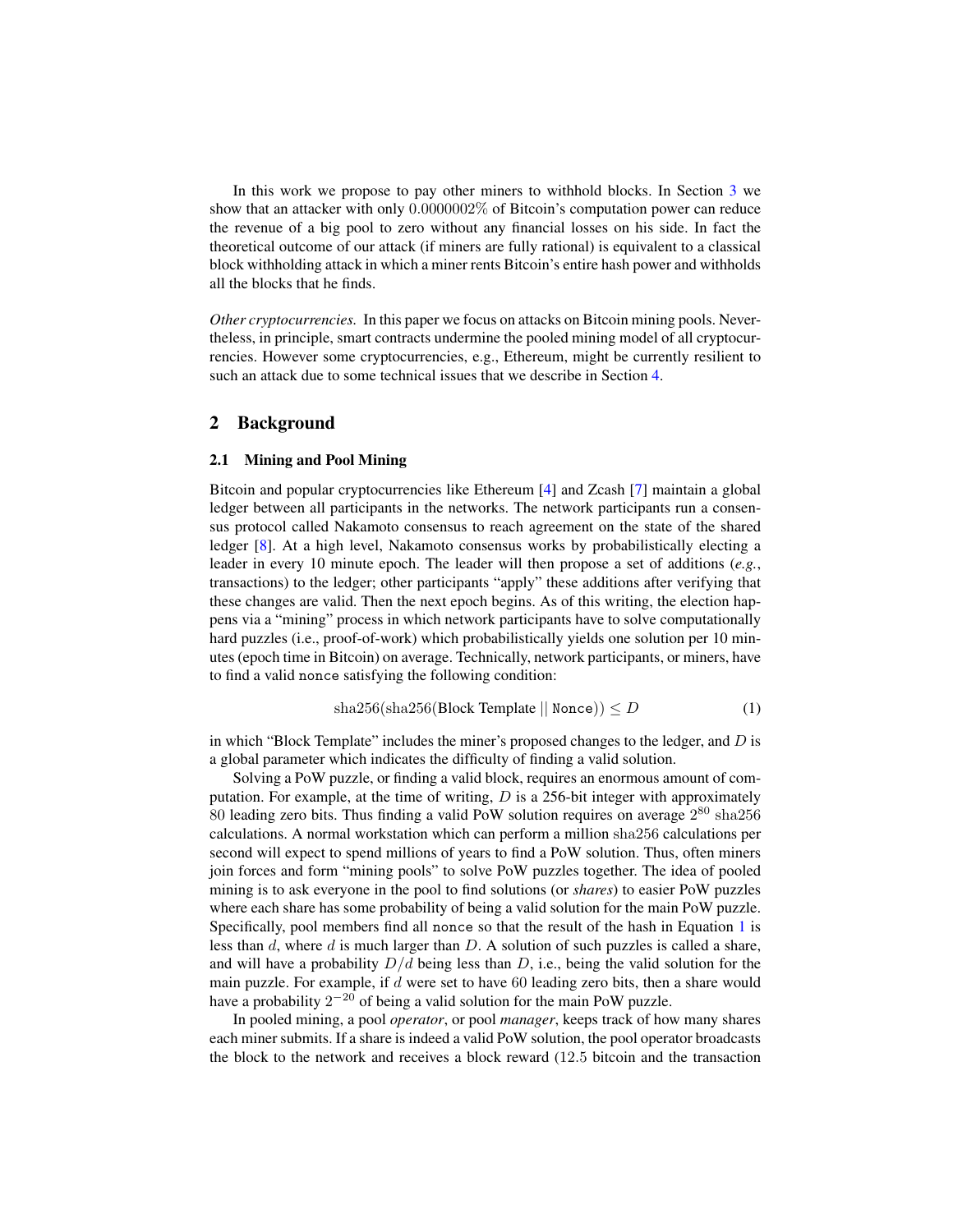<span id="page-3-1"></span>

| <b>Field Size</b><br>(bytes) | <b>Name</b>          | Data type  |
|------------------------------|----------------------|------------|
|                              | version              | $int32_t$  |
| 32                           | prev_block           | char[32]   |
| 32                           | merkle_root char[32] |            |
| 4                            | timestamp            | $uint32_t$ |
|                              | bits                 | $uint32_t$ |
|                              | nonce                | $uint32_t$ |

Table 1: Header of a Bitcoin block

fee as of this writing). This reward is then distributed to miners in the pools based on their contributions (i.e. number of shares). By joining pools, miners receive more frequent and stable reward, thus significantly reducing their income variance compared to mining separately (or *solo* mining). Note that in pooled mining, the pool operator prepares the block template in Equation [1,](#page-2-0) so even if a miner broadcasts a valid block himself, the reward still goes to the pool.

Formal definitions and notations Bitcoin's block consists of a *block header* and a list of transactions<sup>[5](#page-3-0)</sup>. Table [1](#page-3-1) depicts the block header format, which consists of 80 bytes.

A block is said to be a *valid extension* of the blockchain if (i) its difficulty matches the network difficulty, i.e., the sha256(sha256(block header))  $\langle D;$  and (ii) the previous block hash field in the block header corresponds to a valid block in the blockchain; and (iii) the transactions of the block are valid. A publicaly known block that is a valid extension but does not reside on the longest chain is called an *orphan block* or *stale block*.

A block is a *full solution* (or *valid solution*) if its header matches the difficulty D. A block is a *partial* solution if its header matches the difficulty of the pool share difficulty d. The *hash power* (or *hash rate*) of a miner (or a group of miners) is the relative fraction of computation power he possesses relative to the entire Bitcoin network.

### 2.2 Smart Contracts

Bitcoin transactions are deemed valid only if their linked script condition holds. While Bitcoin scripts have limited expressiveness, emerging cryptocurrencies support expressive scripts that have enabled the development of a variety of powerful decentralized applications. Bitcoin's scripts are stateless, that is, they do not maintain any internal states, and their behavior depends only on their input.

The Ethereum cryptocurrency introduced smart contracts in which the contract code is a Turing-complete program [\[9\]](#page-12-8). In addition to being more expressive, Ethereum smart contracts can also maintain internal states which are shared among transactions. For example, a smart contract can record the number of different addresses in all transactions sent to its address. Users interact with a contract, i.e. modify the contract state, by sending transactions with payloads (i.e. input data) to the contract address.

<span id="page-3-0"></span><sup>5</sup> [https://en.bitcoin.it/wiki/Block\\_hashing\\_algorithm](https://en.bitcoin.it/wiki/Block_hashing_algorithm)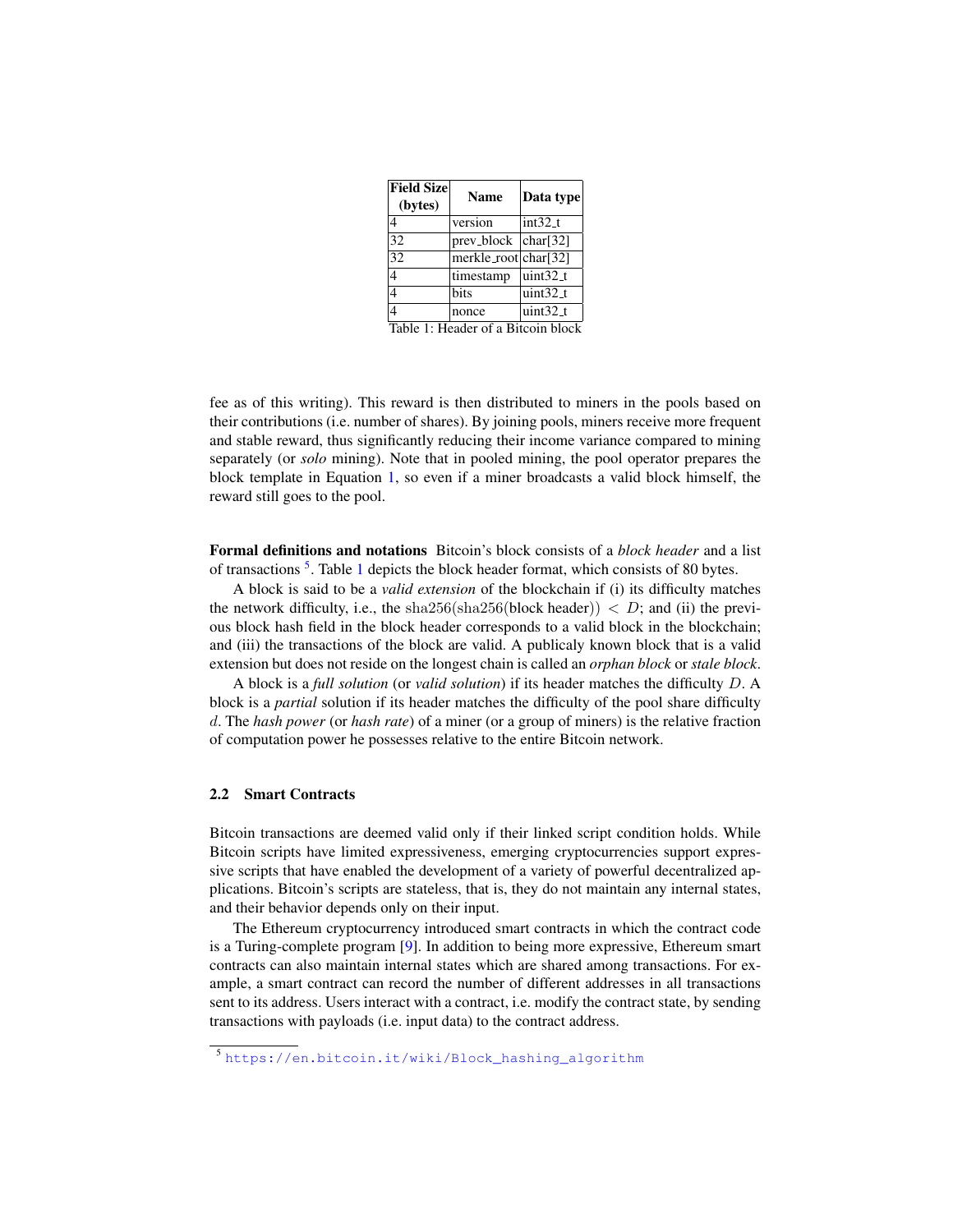### <span id="page-4-0"></span>3 Block withholding incentives

In this section, we analyze the incentives for an attacker to pay pool miners for dropping blocks. We recall that the actual block is worthless for the attacker, as the destination of the block rewards is fixed as the pool's address. Hence the attacker only benefits from reducing the effective hash rate of the entire network. In order to maintain a consistent block rate (*e.g.*, one block per 10 minutes in Bitcoin), the network periodically adjusts the difficulty of hashing puzzle based on the number of miners participating. In Bitcoin this adjustment happens once every 2018 blocks.

To formally analyze the incentives, we denote the fraction of the network's hash rate controlled by the attacker as  $\alpha$  ( $0 \le \alpha \le 1$ ), the block reward by r, and a miner's reward for submitting a full solution to the pool by  $s \cdot r$ .

We first calculate the attacker's expected net revenue increase from purchasing  $\beta$  fraction of the blocks. In the absence of an attack, the attacker's expected revenue is  $\alpha \cdot r \cdot$  per block epoch. When  $\beta$  fraction of the network's valid blocks are discarded, the attacker's effective hash rate is  $a = \alpha/(1 - \beta)$ , and hence his expected revenue is  $a \cdot r$ . Thus the attacker's extra revenue from purchasing the blocks is

<span id="page-4-1"></span>
$$
a \cdot r - \alpha \cdot r = \frac{\alpha \beta \cdot r}{1 - \beta}.
$$
 (2)

This quantity represents the attacker's block purchasing budget.

On the other hand, in order to incentivize a pool member to withhold a block, the attacker would have to offer at least the equivalent of the member's reward for finding a full solution. As  $\beta$  fraction the miners do not submit their blocks to the network, in the long run network difficulty decreases by a multiplicative factor of  $(1 - \beta)$ . Hence per block epoch those miners would collectively expect to find  $\beta/(1 - \beta)$  valid blocks and would expect to be paid

<span id="page-4-2"></span>
$$
\frac{\beta \cdot s \cdot r}{1 - \beta} \tag{3}
$$

for this work by the pool manager. Comparing the quantities [\(2\)](#page-4-1) and [\(3\)](#page-4-2), we see that the attacker and participating pool members both profit when

<span id="page-4-4"></span>
$$
\alpha > s. \tag{4}
$$

We now analyze the share rewards of miners. The two most popular share rewards schemes are the *pay per share* (PPS) and *pay per last N shares* (PPLNS) [\[10\]](#page-12-9). In addition, some pools offer bonus payments for miners who submit full solutions.

PPS. In the pay-per-share scheme, every pool miner receives a reward for every share (whether it constitutes a block or only a partial solution) he submits. Initially, the miner sets a share difficulty d and receives  $(r \cdot d)/D$  reward for every submitted share, where D is the difficulty level of the Bitcoin network As of November 1, 2016,  $D > 253$ , 618, 246, 641 Gig  $<sup>6</sup>$  $<sup>6</sup>$  $<sup>6</sup>$ . A pool member can set his own share difficulty for each of his ASIC hardwares,</sup>

<span id="page-4-3"></span> $\frac{6 \text{ https://blockchain.info/charts/difficulty}}{6}$  $\frac{6 \text{ https://blockchain.info/charts/difficulty}}{6}$  $\frac{6 \text{ https://blockchain.info/charts/difficulty}}{6}$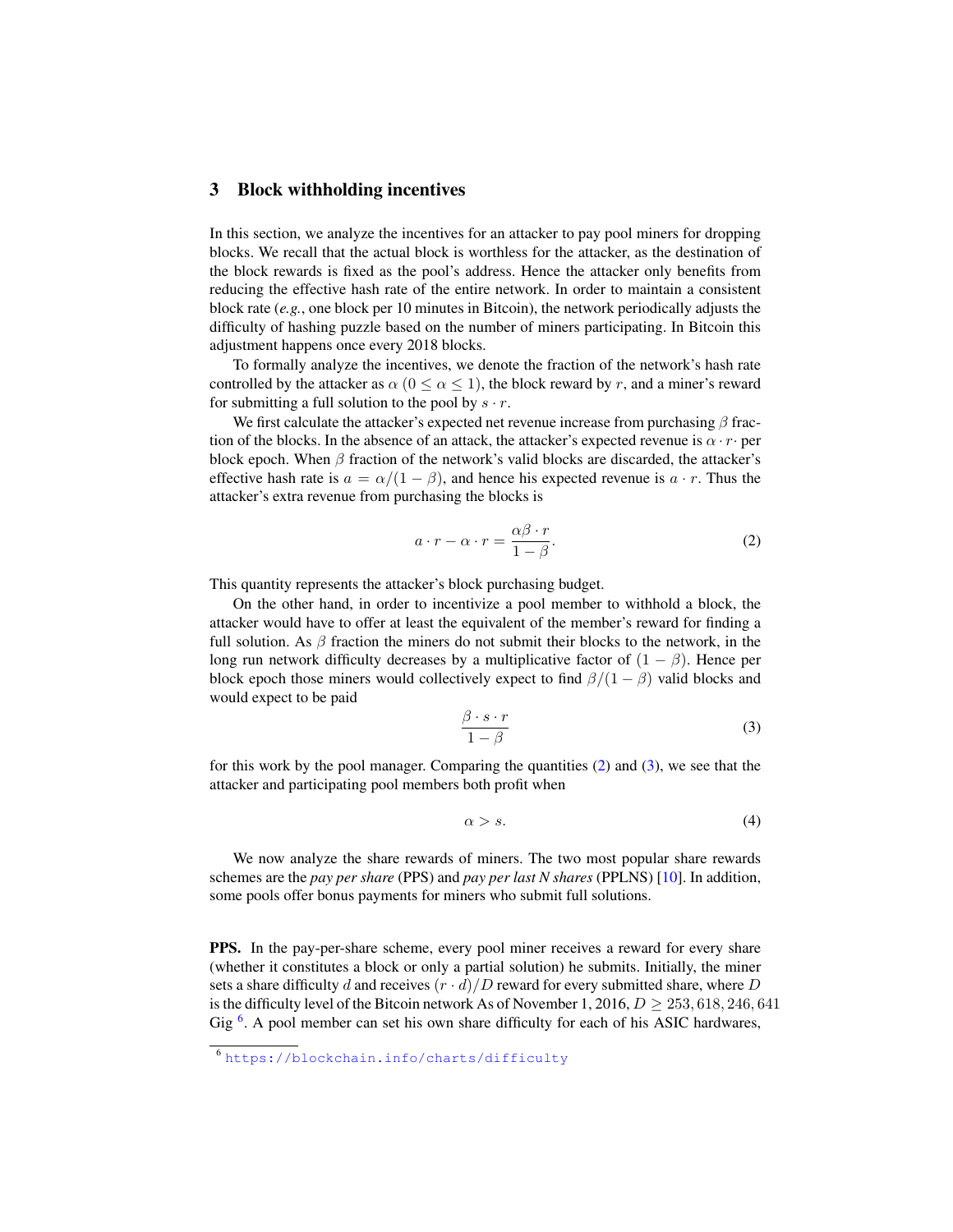however the recommended upper bound is currently  $d \leq 4,096$  Gig<sup>[7](#page-5-0)</sup>  $^8$  $^8$ . Hence, in PPS

<span id="page-5-3"></span>
$$
s = \frac{d}{D} \approx 2 \cdot 10^{-8},\tag{5}
$$

and a rational miner would, at the current block reward rate, agree to withhold his blocks for  $r \cdot s \approx (12.5 \text{ btc}) \cdot s = 2.5 \cdot 10^{-7}$  btc, which, as of November 1, 2016, is less than 0.02 cents of a USD<sup>[9](#page-5-2)</sup>. In practice, the attacker likely have to pay more than 0.02 cents in order to motivate pool members to divert their standing loyalties away from pool managers and to compensate them for the risk that the pool manager will run out funds and will not be able to pay them for their previously submitted shares. To aid in this overcoming this inertia, we introduce block withholding pools in Section 5. Combining Equations [\(4\)](#page-4-4) and [\(5\)](#page-5-3) we find that the attacker could make a profit if his mining power fraction is at least  $1/50,000,000$  of the network  $(0.000002\%)$ . This mining power is currently equivalent to  $4$  TH/s mining power, which is obtainable by modern ASICs  $^{10}$  $^{10}$  $^{10}$ . Moreover, a miner with  $N$  ASICs could offer a reward that is  $N$  times higher and still make a profit. We note that all the large mining pools work in the PPS model  $<sup>11</sup>$  $<sup>11</sup>$  $<sup>11</sup>$ . Hence, all of them are potentially</sup> vulnerable to such an attack.

PPLNS. In the pay-per-last-N-shares model, at a high level overview, all miners share the mining rewards proportionally to their relative hash power. In this model, block shares and standard shares equally count towards proof-of-work, however withholding a block would lower the total revenues of the pool and inevitably also the rewards of the single miner. Hence, the effective block reward for a pool member is  $s = \gamma$  where  $\gamma$  is the miner's hash power divided by the entire pool's hash power  $12$ . Hence, the attacker would profit only if  $\alpha > \gamma$ . We speculate that in most common cases,  $\gamma \gg 1/50,000,000$  and thus the price of the attack is more expensive in the PPLNS model (see Table [2](#page-6-1) as an example). Nevertheless, the attack could still be profitable for big miners who possess a percent or more of the entire network's hash power. An instantiation of our mathematical analysis can be derived from P2Pool publicly available statistics  $^{13}$  $^{13}$  $^{13}$ , which present the hash power of every miner in the pool. Table [2](#page-6-1) shows the damages that an attacker could cause P2Pool, under the assumptions that P2Pool employs a pure PPLNS scheme and its miners are rational.

Finally, some pools try to prevent block withholding by giving special bonuses for miners who submit full solutions. These rewards must be limited to a few percent of a block reward, as higher bonuses would significantly increase the variance of payouts to pool members (*e.g.*, in P2Pool the bonus is 0.5%). If a pool offers p fraction of a block reward as a special bonus, then  $s = p \cdot r$  and an attack is profitable only if  $\alpha > p$ , that is, only if the attacker hash power is greater than p.

<span id="page-5-0"></span><sup>7</sup> <https://slushpool.com/help/#!/first-aid/troubleshooting>

<span id="page-5-1"></span><sup>&</sup>lt;sup>8</sup> Our analysis is valid even for much larger difficulty levels.

<span id="page-5-2"></span><sup>9</sup> <http://www.coindesk.com/price/>

<span id="page-5-4"></span><sup>10</sup> <https://www.bitmaintech.com/>

<span id="page-5-5"></span><sup>11</sup> [https://en.bitcoin.it/wiki/Comparison\\_of\\_mining\\_pools](https://en.bitcoin.it/wiki/Comparison_of_mining_pools)

<span id="page-5-6"></span> $12$  The miner would also get the standard share reward, however, these are typically smaller by a factor of over  $10^9$ .

<span id="page-5-7"></span><sup>13</sup> <http://p2pool.org/stats/>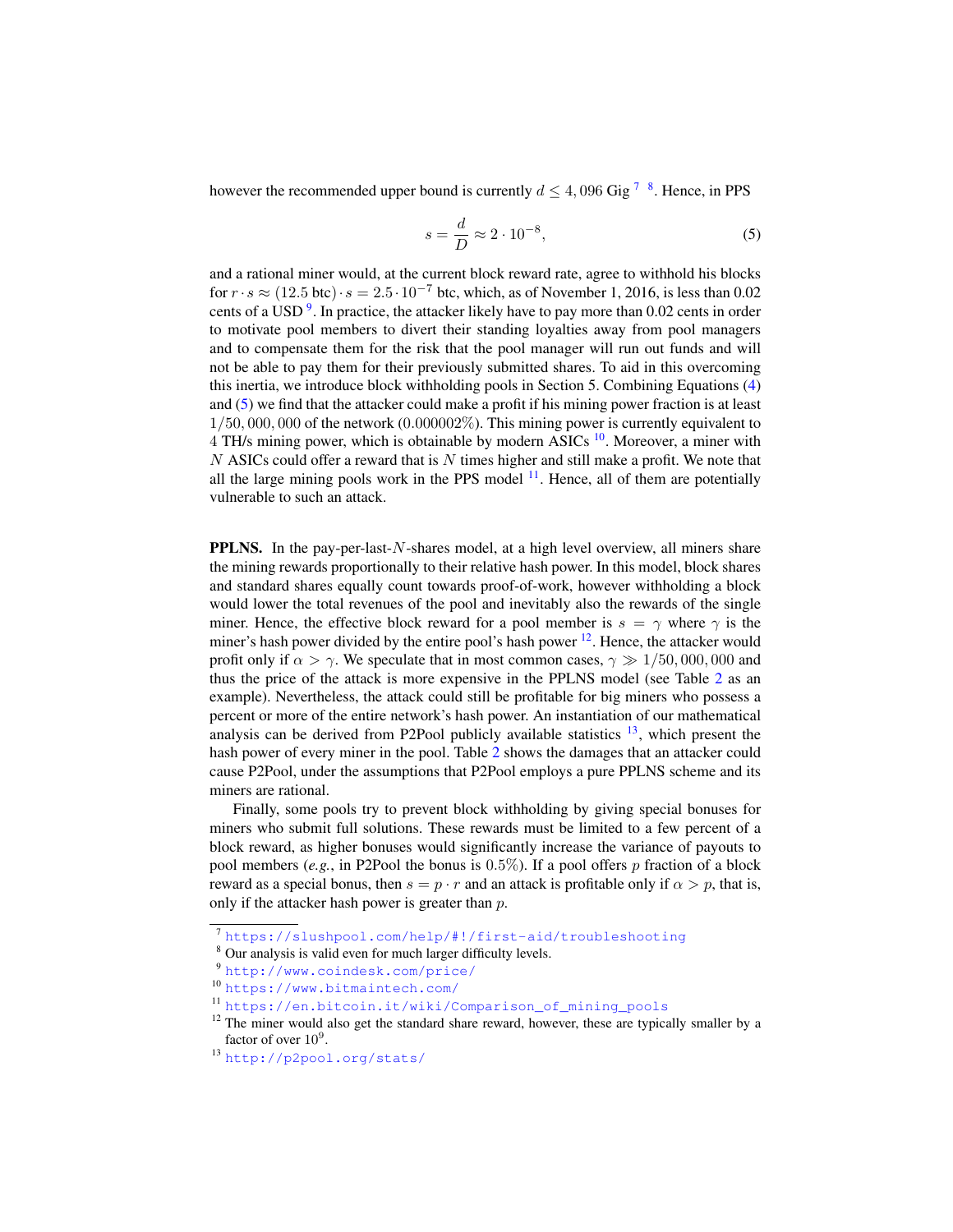<span id="page-6-1"></span>

|         |     | Attacker hash power Pool revenue loses Orphan blocks daily costs |
|---------|-----|------------------------------------------------------------------|
| $0.1\%$ | 10% | 54                                                               |
| $2\%$   | 22% | \$80                                                             |
| $4\%$   | 32% | \$160                                                            |
| 6%      | 37% | \$240                                                            |
| 13%     | 70% | \$520                                                            |

Table 2: The revenue losses that an attacker can cause a pool while making the attack profitable for himself. Attacker power is in percentages of the entire Bitcoin network hash power. Pool loses are in percentages of the total pool revenue. For example, an attack with  $0.1\%$  hash power (i.e., 0.001 fraction of entire Bitcoin's hash power) can cause pools' revenues to decrease by 10%. The results are based on miner's hash power distribution in P2Pool. The third column describe the daily costs that an attacker would have to bare if he also pays for orphan blocks, under the assumption of \$12,000 block reward (see Section [4.3](#page-8-0) for more details).

*Remark 1.* Our calculations hold also in the extreme case where  $\beta = 1 - \alpha$ , i.e., when all the network but the attacker are withholding their blocks. However, in reality, if the attacker would manage to attract non-negligible fraction of miners, then PPS pools will go bankrupt and PPLNS pools will suffer from massive abandonment rate, as it would become more profitable to mine solo. Hence, the plausible outcome of a successful attack is a change in the pool mining model (e.g., shift towards solo mining or private pools).

## <span id="page-6-0"></span>4 Proving Block Withholding

The attacker in Section [3](#page-4-0) pays a *withholder* to refrain from broadcasting a valid block to the blockchain. In order to convince the attacker that a block has been withheld, the withholder has to prove that (i) he found a valid block; and (ii) he (or his pool operator) did not submit it to the rest of the network. We observe that even for the task for block verification, namely, to verify that 80 bytes data consists of a valid block header, one would have to store the entire blockchain inside a smart contract, and ask for a 1 MB block's transactions data as a witness for the validity of the block. This approach is infeasible as e.g., in Ethereum it would costs \$76,000 to store 1 GB of data  $14$  (Bitcoin's blockchain size currently exceeds  $100$  GB  $^{15}$  $^{15}$  $^{15}$ ).

Thus, we relax the requirement for block withholding proof and ask for a *proof-ofstale-work*. Proof-of stale-work proves that a miner is performing sha256 operations over some data without an intention of submitting full solutions to the blockchain. When the withholder allocates his mining equipment for stale work, the effective hash power of the network is reduced (see Section [4\)](#page-6-0).

In the next two subsections we present two different approaches for proving stale work. The non-interactive approach requires only a single submission from the withholder whereas the interactive approach requires the attacker to respond to the withholder submission. The non-interactive scheme makes use of Ethereum's expressive scripting language. Under the non-interactive scheme the withholder can, in a single step, submit

<span id="page-6-2"></span><sup>14</sup> [http://ethereum.stackexchange.com/questions/872/](http://ethereum.stackexchange.com/questions/872/what-is-the-cost-to-store-1kb-10kb-100kb-worth-of-data-into-the-ethereum-block)

[what-is-the-cost-to-store-1kb-10kb-100kb-worth-of-data-into-the-ethereum-block](http://ethereum.stackexchange.com/questions/872/what-is-the-cost-to-store-1kb-10kb-100kb-worth-of-data-into-the-ethereum-block) <sup>15</sup> <https://blockchain.info/charts/blocks-size>

<span id="page-6-3"></span>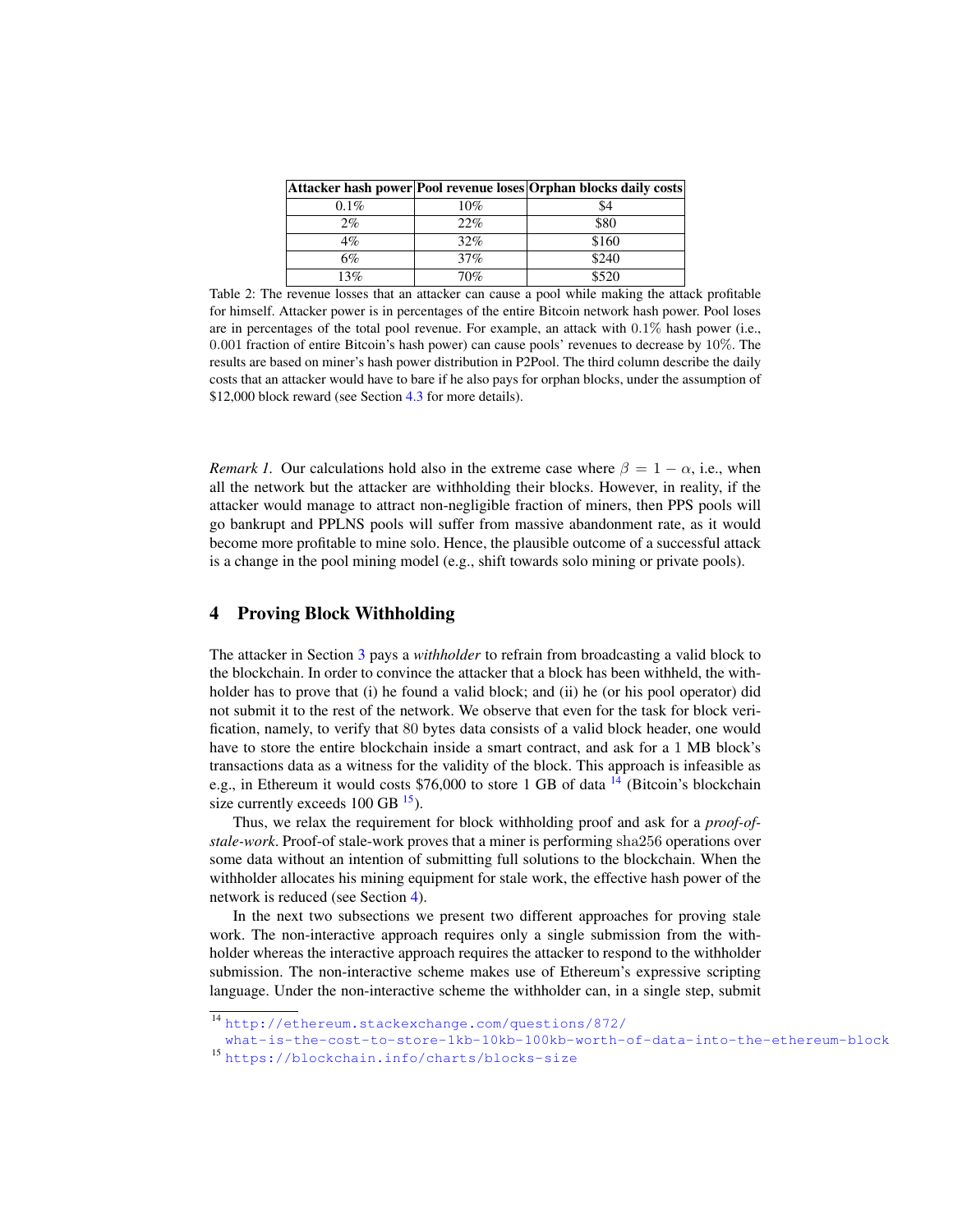his proof-of-stale-work to an Ethereum smart contract and get paid for it in ether without trusting the attacker or vice versa. The more complex interactive scheme, while implementable in Bitcoin's limited scripting language, leaves the attacker more vulnerable to the withholders.

In Section [4.3](#page-8-0) we discuss how to mitigate the submission of orphan blocks.

#### <span id="page-7-2"></span>4.1 Non-interactive proof

A *non-interactive proof-of-stale-work* is a tuple  $(b_1, b_2, b'_2, b_3)$ , where:

- $b_1, b_2, b'_2, b_3$  are block headers; and
- $b_2$  and  $b'_2$  both extend  $b_1$ ; and
- $b_3$  extends only  $b_2$ .

Intuitively,  $b'_2$  is the withheld block, and the fact that  $b_3$  extends  $b_2$  implies that  $b_2$  is in the blockchain. Formally, in order to prove stale work, we consider two distinct cases:

- In the first case the miner who found  $b'_2$  never intended to submit it to the blockchain. In this case, the proof trivially follows.
- In the second case, the miner did submit it to the blockchain. In this case, the network had no incentive to find an extension for  $b_2$  and therefore the withholder would have to spend effort in computing  $b_3$  <sup>[16](#page-7-0)</sup>. In this case, the withholder did stale work to find  $b_3$ , and the proof follows.

While it is possible to implement this scheme as an Ethereum smart contract (see Figure [1\)](#page-8-1), one cannot implement it in the current Bitcoin script language as Bitcoin's parsing functionality is currently disabled  $17$ . Indeed Bitcoin transactions cannot even extract the previous block hash out of a block header.

*Remark 2.* It is possible to target the attack towards a specific pool. The block header contains some information on the destination account of the block reward and it is possible to extract it if the withholder provides the leftmost branch of the block transaction Merkle tree. The connection between the account and the pool operator is typically public information. Hence the attacker could reward only blocks that are associated with certain accounts.

#### <span id="page-7-3"></span>4.2 Interactive proof

Let us recall that the header for a valid block, after two composed invocations of sha256, has many leading zeros. The data B in the first step below corresponds to a single sha $256(b'')$ for some valid block header  $b''$ .

- Initially, the withholder submits a 32-byte of data B with sha256(B) that matches Bitcoin difficulty level (i.e., has enough leading zeros).
- The attacker has time period T to find a block header b' such that sha $256(b') = B$ .
- The attacker pays if and only if he did not find  $b'$  after time period  $T$ .

<span id="page-7-0"></span><sup>&</sup>lt;sup>16</sup> To prevent cases where it would be profitable to find  $b_3$  for the purposes of selfish mining, we could ask for a chain of blocks that extend  $b_2$  rather than only a single block.

<span id="page-7-1"></span><sup>17</sup> <https://en.bitcoin.it/wiki/Script>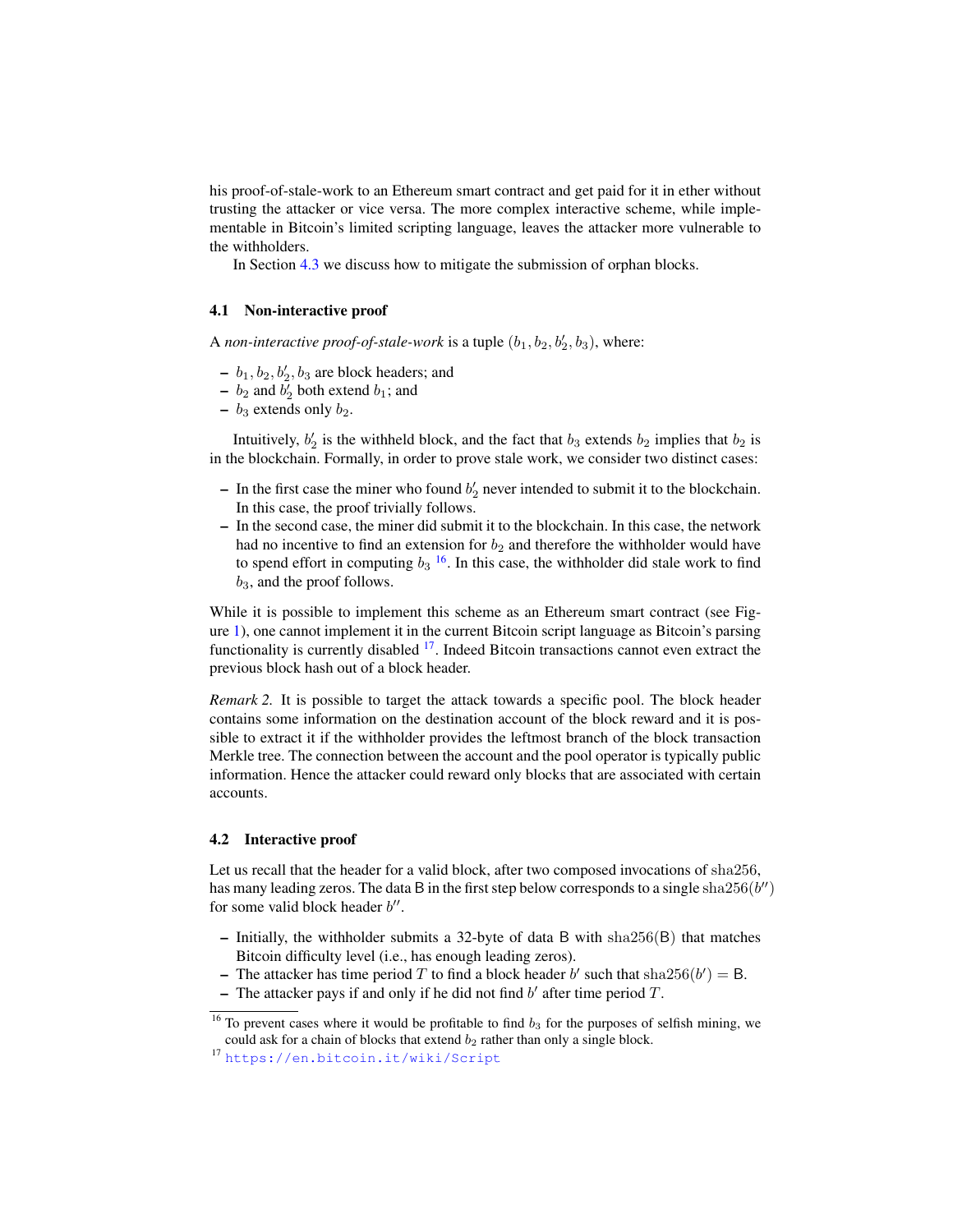```
1function verifyProofOfStaleWork( bytes b1, bytes b2, bytes b2_, bytes b3 ) returns(bool) {
2 uint prevB2 = 0;<br>3 uint prevB2 = 0;
           uint prevB2
4 uint prevB3 = 0;
5 for( \text{uint index} = 4 ; \text{index} < 32 ; \text{index} + ) {<br>6 \text{prevB2} = b2 \text{ index } 1 + (\text{prevB2} * 256) :
6 prevB2 = b2[index] | (prevB2 * 256);<br>
7 prevB2Prime = b2[index] | (prevB2 * 256);
7 prevB2Prime = b2[ index ] | ( prevB2_ * 256 );<br>8 prevB3 = b3[ index ] | ( prevB3 + 256 ):
8 prevB3 = b3[ index ] | ( prevB3 \times 256 );
 9 }
10 if( prevB2 != prevB2_ ) return false;
11 if( prevB2 != sha256(sha256(b1))) return false;
           12 if( prevB3 != sha256(sha256(b2))) return false;
13 if( b2 == b2_ ) return false;
14 uint lowestDifficulty = sha256(sha256(b1)) | sha256(sha256(b2)) | 15
                                      sha256(sha256(b2)) | sha256(sha256(b3));
16 if( lowestDifficulty > difficulty ) return false;
17
18 if( prevSubmissions[b2_] ) return false;
        19 prevSubmissions[b2_] = true;
\frac{20}{21}return true;
22 }
```
Fig. 1: Solidity code that verifies proof-of-stale-work.

(i.e., sha256(sha256(b'')) matches the difficulty level). If the valid block  $b''$  was submitted to the blockchain  $^{18}$  $^{18}$  $^{18}$ , then the attacker could easily come up with  $b' = b''$  say after  $T = 1$  *day*. Otherwise, finding the pre-image of sha256 is computationally infeasible, and the attacker would not be able to find  $b'$  in the time period  $T$ .

Formally, we first claim that finding B requires roughly the same amount of work as finding a valid block header. Indeed, although technically only half of the sha256 operations are required in order to find B (as in block mining one would have to compute the sha256 function twice for every candidate byte stream), we conjecture that using the existing mining ASICs it is faster to find a block header and take B as its sha256, rather than specifically looking only for B. Given the claim and the impossibility of finding a sha256 pre-image, it is straightforward that if the withholder did the stale work, then he will get paid, and his work was not stale, then he will not get paid.

The interactive scheme requires a script language that can (i) compute sha256; (ii) make 32-byte integer comparison; and (iii) store state (to store the withholder submission). Out of the three, only the first is possible with Bitcoin script language. In Appendix [A](#page-13-0) we show how to perform this scheme over Bitcoin with several off-chain operations, and in Appendix [B](#page-14-0) we show how to use Ethereum smart contracts to force correctness of the off-chain operations.

#### <span id="page-8-0"></span>4.3 Mitigating orphan blocks

The two approaches we described above are not resilient to submission of orphan blocks. In theory, an orphan block and a withheld block are not different. Hence, in this section we focus on the practical implications (e.g., attacker's losses) that orphan blocks introduce, and suggest practical ways to mitigate them.

<span id="page-8-2"></span> $18$  We make the assumption that orphan blocks are also publicly visible, e.g., see [https://](https://blockchain.info/orphaned-blocks) [blockchain.info/orphaned-blocks](https://blockchain.info/orphaned-blocks).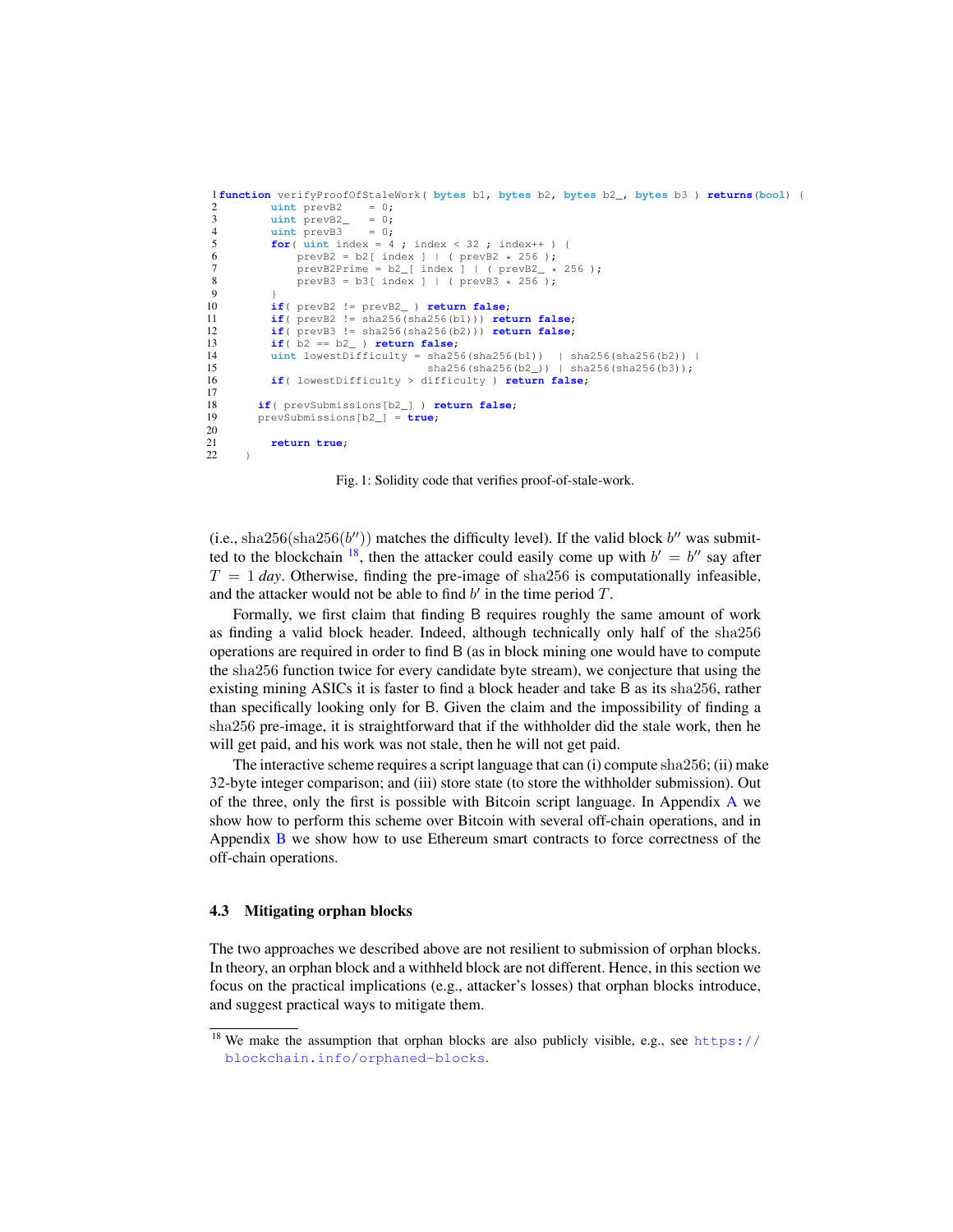We first focus on the expected losses of the attacker due to orphan blocks. In the 365 days between March 2016 and March 2017, 129 orphan blocks were recored <sup>[19](#page-9-0)</sup>. Hence, in our analysis we assume 0.35 orphan blocks to occur every day (on average). Hence, ignoring orphan blocks will cost an attacker  $0.35sr$  per day. The third column in Table [2](#page-6-1) illustrates the daily loses of an attacker who attacks P2Pool. Our analysis suggests that an attacker who could afford to pay for orphan blocks will bare loses of \$4 per day, while decreasing the victim pool's revenue by 10% (which might be enough to make all miners leave the pool). However, the costs could rise up to \$520 per day, if the attacker wishes to reduce the victim pool's revenue by 70%. In order to evaluate the total costs of an attack, one would have to speculate on the number of days a pool can successfully survive such an attack. We leave this empirical evaluation to future research. We note that in networks with lower block intervals like Ethereum who operates with the GHOST [\[11\]](#page-12-10) protocol, the rate of stale blocks is much higher. However, in Ethereum, stale blocks are rewarded and are also included in the blockchain (as so called uncle blocks). Hence, our schemes should be adjusted to verify that the blockchain do not contain the submitted block as an uncle block. Finally, we conjecture that Bitcoin's low orphan block rate might be the result of highly centralized miners network, and if the network were truly decentralized more orphans would occur.

We now suggest practical ways to mitigate the losses of the attacker.

The non-interactive scheme of Section [4.1](#page-7-2) could reject orphan blocks by requiring that the timestamps of  $b_2$  and  $b'_2$  to differ by at least one minute. The publicly available orphaned blocks statistic in  $20$  for the period of January till March 2017 suggests that in practice Sybil blocks (i.e., the orphan block and the accepted block) timestamp differ by at most 40 seconds. Hence, our restriction will prevent the submission of orphan blocks, but might deter withholders to withhold their blocks, as the contract will not accepted it if a real block is mined in the following minute. For this purpose the attacker should increase the offered reward sr by a factor of  $q = e^{0.1} \approx 1.105$ . Now the withholder will receive qsr provided that no additional block was mined in the following minute (and the probability that 0 blocks are mined in a single minute is  $e^{-0.1}$ ), and will receive nothing if additional block was mined. Hence, the expected reward is still  $sr$ , and our theoretical mathematical analysis from Section [3](#page-4-0) still holds. A further empirical study is needed to evaluate the motivation of big pools to skew their timestamps to mitigate our attack and the reaction of withholders to the increase in the variance of their reward.

The interactive scheme of Section [4.2](#page-7-3) can mitigate orphaned blocks either by assuming that the attacker is always aware of orphaned blocks (e.g., via public blockchain explorers like blockchain.info or by becoming a peer of all major pools), or by giving incentives to the rest of the network to report that a submitted block is an orphaned block. The latter solution would require the submitter to deposit some collateral along with his submission of  $B$ . If a preimage of  $B$  is submitted by a peer in the network then half of the collateral is given to this peer (and other half is slashed). An empirical research is needed to evaluate the number of orphaned blocks that are not presented in blockchain.info and the affect of collateral (and collateral size) on the willingness of withholders to participate and of peers to report on a preimage.

<span id="page-9-0"></span><sup>19</sup> <https://blockchain.info/charts/n-orphaned-blocks?timespan=1year>

<span id="page-9-1"></span><sup>20</sup> <https://blockchain.info/orphaned-blocks>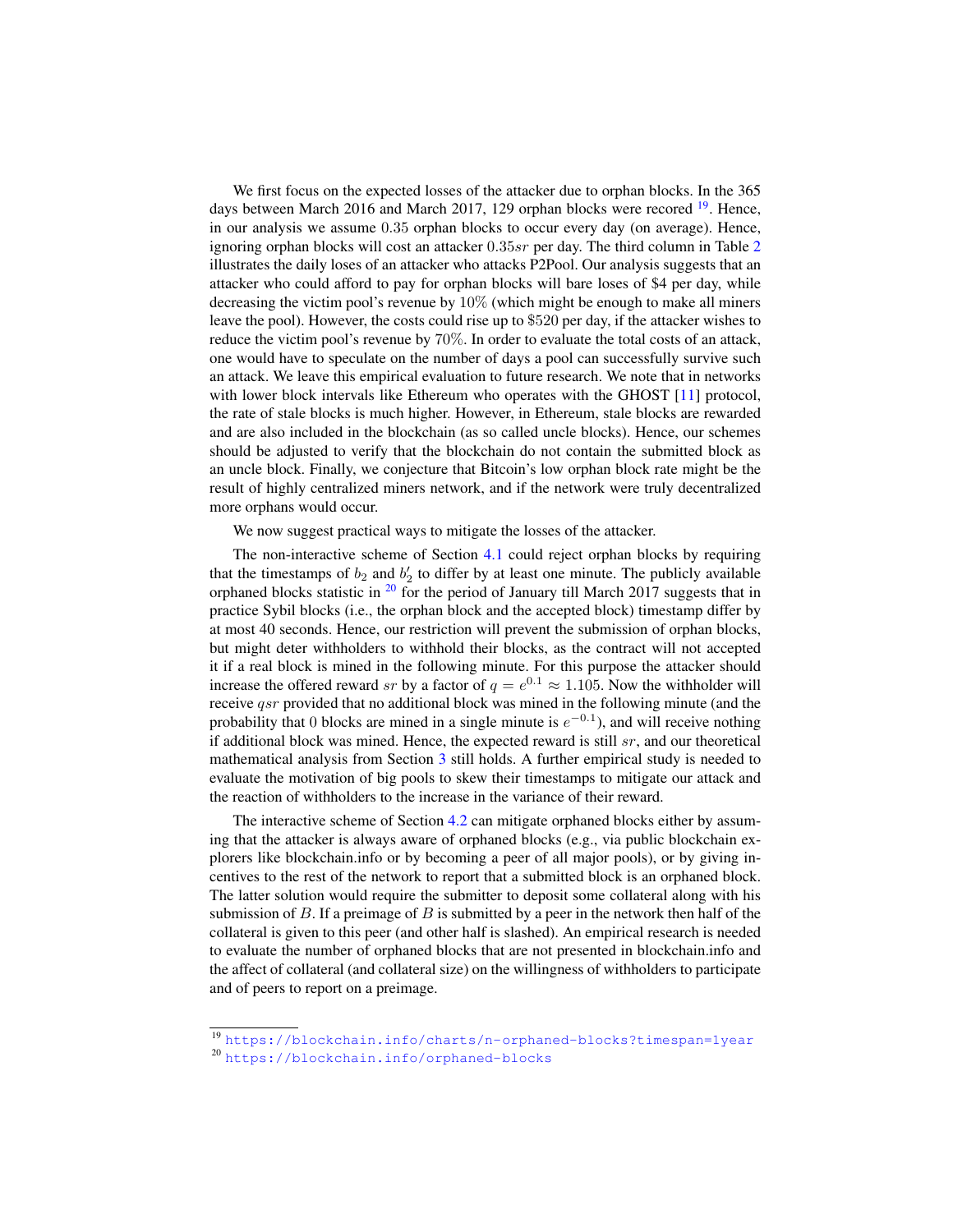## <span id="page-10-0"></span>5 Block Withholders Pool

We discuss two factors that could deter a miner from participating in the withholding scheme from Section [4.](#page-6-0)

- *Ethical and long-run considerations*. Participating as a withholder might violate some agreements with the pool operator. In addition, if such attacks were to become common, miners might face the risk that all pools will cease to operate. In the absence of pools, miners' income variance would become undesirably high.
- *Complicated setup for a rare chance to profit*. On the one hand, collaborating with the attacker requires the miner to install a special patch for his mining software. On the other hand, a miner could only withhold a block after he finds at least one valid block, which is not even a once in a lifetime event for most small miners. Even if the attacker offers high reward, most small miners would likely not be willing to make the effort and update their software for an event that is unlikely to happen.

In this section, we describe how to mitigate the second issue by forming a pool of block withholders, which reduce the variance of the reward and incentives small miners to participate in the attack. Intuitively, in a *withholders pool* miners submit proof-of-work shares to demonstrate their hash power and share attacker rewards for withholding blocks. The withholders pool distributes block withholding rewards among miners in proportion to their relative hash power.

In order to make the scheme profitable, the block withholder pool's proof-of-work should correlate with the work the miners do for their legitimate pool operator. Otherwise the additional proof-of-work would lead to financial losses. In classical mining pool models, shares must include the pool operator's data in order to ensure that profit from valid blocks gets distributed among pool members. By analogy, in order to ensure fair reward distribution in a withholder pool, the attacker,who distributes all withholding rewards, must serve as the operator. To be precise, the attacker should form exactly one withholding pool and declare that all rewards are routed via that pool. As the attacker may not be trusted, he should form a smart contract that collects proof-of-work and distributes the reward once a proof of block withholding is submitted (as described in Section [4\)](#page-6-0).

Ironically, such withholder pool is vulnerable to a *block-withholding-withholding attack*, where miners could avoid submitting the withholding proof to the attacker and instead submit them to their legitimate pool operator. Thus the attacker's payments to withholder pool members must suffice not only to convince miners to install the mining software patch for dropping valid blocks but must also directly and fairly compensate pool members who actually perform withholding. The payment to the member who performs a withholding must exceed what he would have received for submitting his same share to the legitimate pool operator instead. Moreover, the attacker must distribute additional funds to the remaining pool members via some PPLNS scheme in order to motivate miners to install the software patch which includes instructions for diverting valid blocks. In short, while running a withholding pool increases chances that miners will participate in an attack, it also increases the attacker's execution costs.

### 6 Related Work

Recent literature has pointed incentive structure flaws in pooled mining [\[12,](#page-12-11)[3\]](#page-12-2) as well as Nakamoto consensus itself [\[13,](#page-12-12)[14,](#page-12-13)[15\]](#page-12-14). In many of these instances, as in this work, the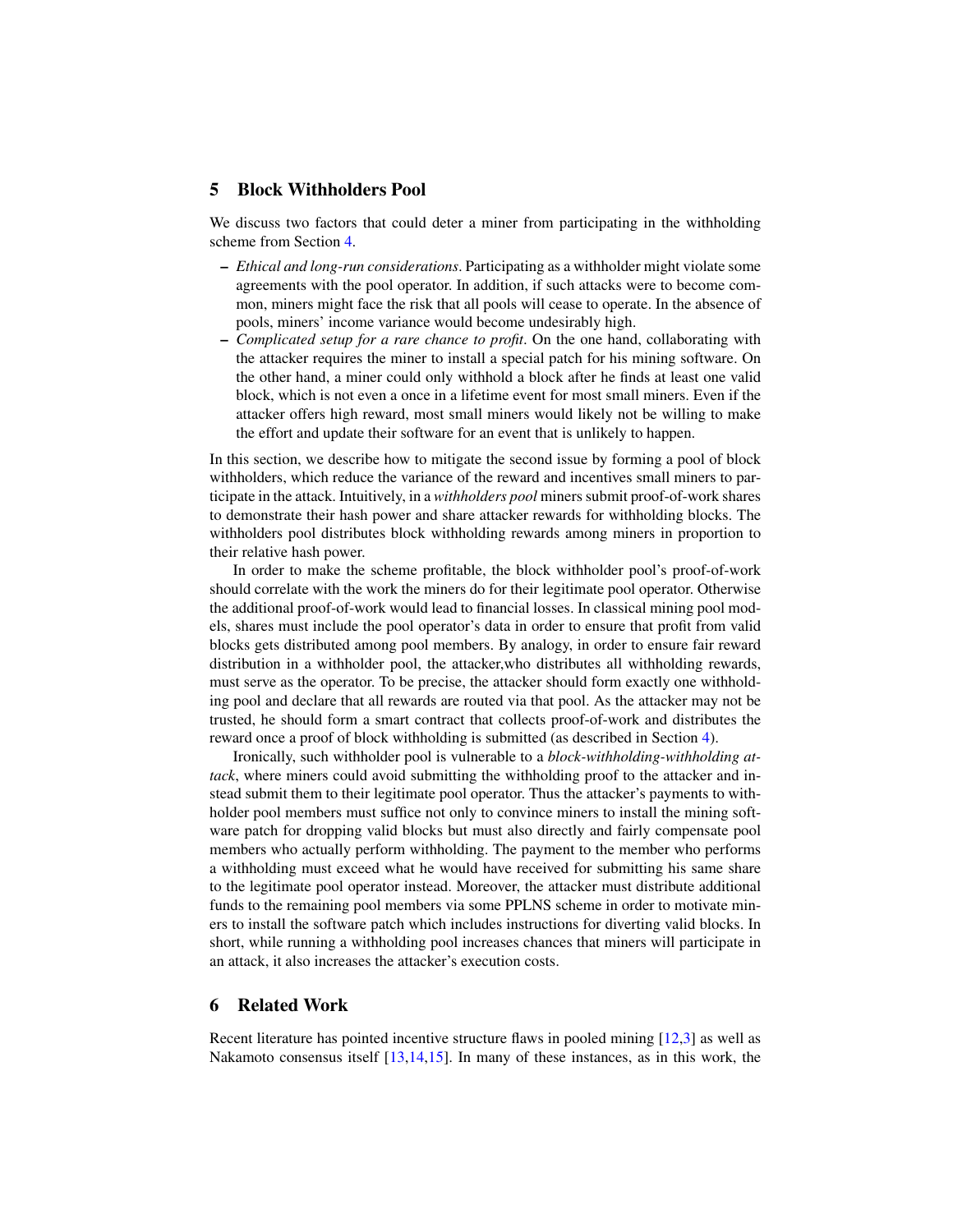attacker benefits by withholding publication of a live block. References [\[5](#page-12-4)[,6](#page-12-5)[,3\]](#page-12-2) showed that a miner who mines in multiple pools simultaneously and withholds publication in one of them can, on average, increase his expected net mining profit while decreasing the revenues of the attacked pool. However, in all of these works the attacker must have substantial mining power in order to make a significant attack. For example, a miner who wishes to attack a big pool like F2Pool (for example), which currently posses 20% for the network hash power  $2^1$ , should initially possess 6.7% [\[3\]](#page-12-2) hash power in order to not lose money during the attack. In our work, in theory, a mining power of  $0.000002\%$  is enough to cause losses to the victim pool. On the other hand, our attack requires cooperation of other parties and guarantees success only if the other parties are rational with respect to their short-term revenues.

Recently Luu *et al*. propose a new efficient decentralized pooled mining protocol using Ethereum smart contracts [\[16\]](#page-12-15). Such a protocol, if is deployed at a cryptocurrency's protocol level to build the only mining pool in the network, can prevent block withholding attack to pooled miners.

Teutsch, Jain, and Saxena recently proposed to attack blockchain miners by paying them to use their mining equipment for non-mining purposes (e.g., to solve nonblockchain PoW puzzles) [\[15\]](#page-12-14). Bonneau suggested to bribe miners [\[17\]](#page-12-16) or equivalently rent their equipment, and instruct them how to mine. In both of these options, the attacker can benefit by working on a private chain that will eventually exceed the public chain length, and thus could collect all block mining rewards. However the initial mining power to make the first such attack profitable in Bitcoin is 38.2% [\[15\]](#page-12-14), while the latter attack relies on exotic rationality assumptions. Our attack is inspired by these attacks as it conceptually pays pool miners to perform certain work (i.e., stale work). It exploits the fact that the pool operator pays for most of the miners work, and thus we can make a profitable attack with very small initial hash power. On the other hand, the above attacks directly affect the core blockchain protocol and demonstrate vulnerabilites in Nakamoto consensus itself. Our attack affects only the pool mining protocol, which is not part of Nakamoto consensus.

Sometimes by sheer luck a miner who controls a significant portion of the network's mining power can win two or more blocks in rapid succession. In this case the miner can, on average, increase his profit by withholding a block as the basis for a longer private chain and mining on top of it. Just before the public chain catches up to the private one, the attacker releases his block, making the private chain both public and valid, and wasting the efforts of other miners who were mining on top of the former public chain. This attack is known as selfish mining [\[13\]](#page-12-12), and has been recently optimized [\[18\]](#page-12-17) and combined [\[19\]](#page-12-18) with the network-layer eclipse attack [\[20\]](#page-12-19).

Finally, we note that not all exploitable incentive structure flaws found in Nakamoto consensus necessarily manifest themselves as block withholding attacks. Miners who benefited from the recent denial-of-service attacks in Ethereum [\[21\]](#page-12-20) made use of a "verifier's dilemma" [\[14\]](#page-12-13) to waste others' time, while publishing their own blocks quickly.

Acknowledgments. We thank our shepherd, Iddo Bentov, for useful discussions and the anonymous reviewers of an earlier draft of this paper for helpful feedback.

<span id="page-11-0"></span><sup>21</sup> [https://en.bitcoin.it/wiki/Comparison\\_of\\_mining\\_pools](https://en.bitcoin.it/wiki/Comparison_of_mining_pools)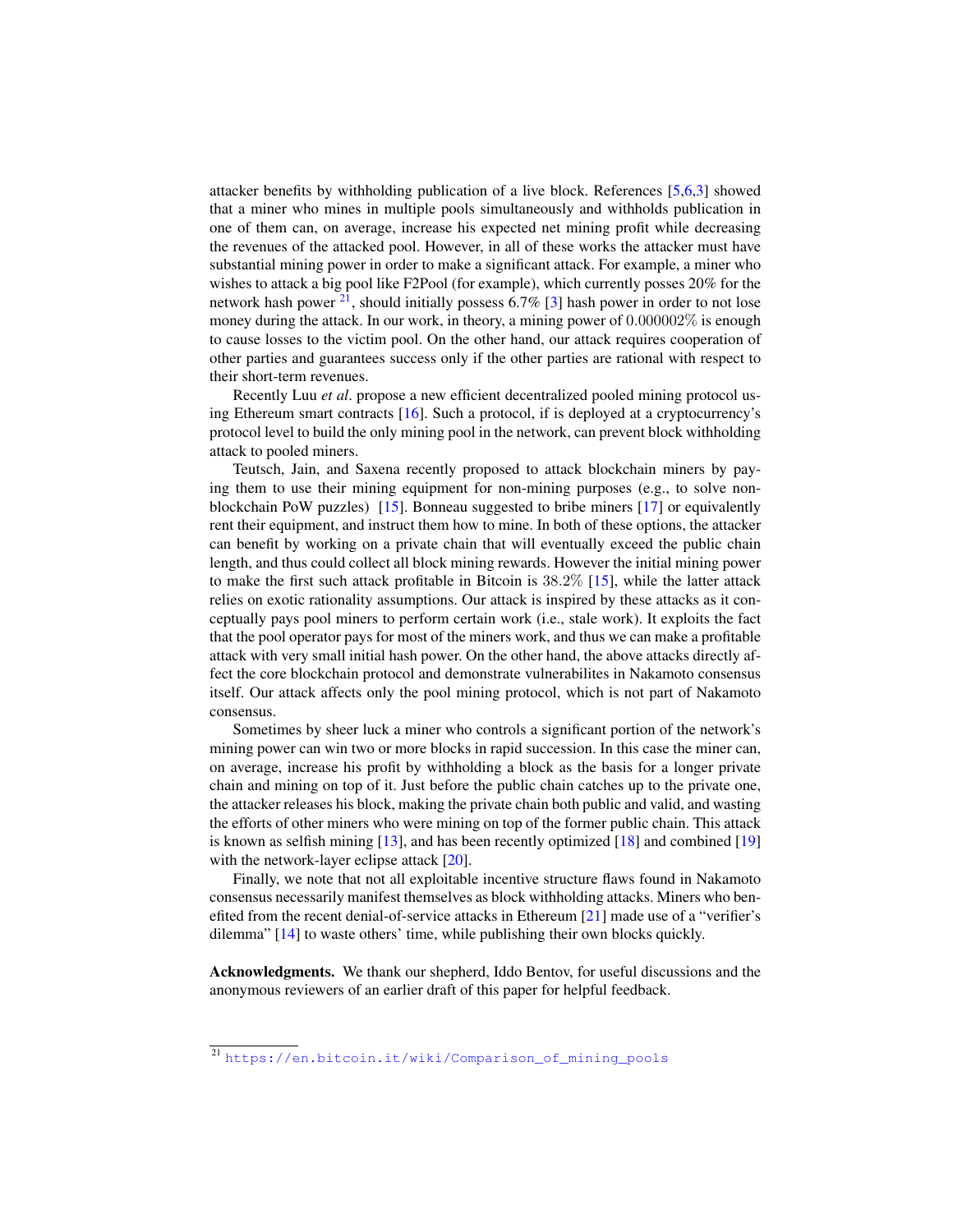## References

- <span id="page-12-0"></span>1. Satoshi Nakamoto. Bitcoin: A peer-to-peer electronic cash system. *bitcoin.org*, 2009.
- <span id="page-12-1"></span>2. Meni Rosenfeld. Analysis of Bitcoin pooled mining reward systems. *CoRR*, abs/1112.4980, 2011.
- <span id="page-12-2"></span>3. Loi Luu, Ratul Saha, Inian Parameshwaran, Prateek Saxena, and Aquinas Hobor. On power splitting games in distributed computation: The case of Bitcoin pooled mining. In *2015 IEEE 28th Computer Security Foundations Symposium*, pages 397–411, July 2015.
- <span id="page-12-3"></span>4. Ethereum Foundation. Ethereum's white paper. [https://github.com/ethereum/](https://github.com/ethereum/wiki/wiki/White-Paper) [wiki/wiki/White-Paper](https://github.com/ethereum/wiki/wiki/White-Paper), 2014.
- <span id="page-12-4"></span>5. Nicolas T. Courtois and Lear Bahack. On subversive miner strategies and block withholding attack in Bitcoin digital currency. *CoRR*, abs/1402.1718, 2014.
- <span id="page-12-5"></span>6. I. Eyal. The miner's dilemma. In *SP*, 2015.
- <span id="page-12-6"></span>7. Eli Ben Sasson, Alessandro Chiesa, Christina Garman, Matthew Green, Ian Miers, Eran Tromer, and Madars Virza. Zerocash: Decentralized anonymous payments from Bitcoin. In *Proceedings of the 2014 IEEE Symposium on Security and Privacy*, SP '14, 2014.
- <span id="page-12-7"></span>8. Satoshi Nakamoto. Bitcoin: A peer-to-peer electronic cash system. *bitcoin.org*, 2009.
- <span id="page-12-8"></span>9. G. Wood. Ethereum: A secure decentralised generalised transaction ledger. [http://](http://gavwood.com/paper.pdf) [gavwood.com/paper.pdf](http://gavwood.com/paper.pdf), 2014.
- <span id="page-12-9"></span>10. Bitcoin Wiki. Pool mining's payout schemes. [https://en.bitcoin.it/wiki/](https://en.bitcoin.it/wiki/Comparison_of_mining_pools) [Comparison\\_of\\_mining\\_pools](https://en.bitcoin.it/wiki/Comparison_of_mining_pools).
- <span id="page-12-10"></span>11. Yonatan Sompolinsky and Aviv Zohar. Secure high-rate transaction processing in bitcoin. In *Financial Cryptography and Data Security - 19th International Conference, FC 2015, San Juan, Puerto Rico, January 26-30, 2015, Revised Selected Papers*, pages 507–527, 2015.
- <span id="page-12-11"></span>12. Ittay Eyal. The miner's dilemma. In *IEEE Symposium on Security and Privacy (SP 2015)*, pages 89–103, May 2015.
- <span id="page-12-12"></span>13. Ittay Eyal and Emin Gun Sirer. Majority is not enough: Bitcoin mining is vulnerable. In Nicolas ¨ Christin and Reihaneh Safavi-Naini, editors, *Financial Cryptography and Data Security*, volume 8437 of *Lecture Notes in Computer Science*, pages 436–454. Springer Berlin Heidelberg, 2014.
- <span id="page-12-13"></span>14. Loi Luu, Jason Teutsch, Raghav Kulkarni, and Prateek Saxena. Demystifying incentives in the consensus computer. In *Proceedings of the 22nd ACM SIGSAC Conference on Computer and Communications Security (CCS 2015)*, pages 706–719, New York, NY, USA, 2015. ACM.
- <span id="page-12-14"></span>15. Jason Teutsch, Sanjay Jain, and Prateek Saxena. When cryptocurrencies mine their own business. (to appear in *Financial Cryptography and Data Security (FC 2016))*.
- <span id="page-12-15"></span>16. Loi Luu, Yaron Velner, Jason Teutsch, and Prateek Saxena. Smart pool : Practical decentralized pooled mining. Cryptology ePrint Archive, Report 2017/019, 2017. [http:](http://eprint.iacr.org/2017/019) [//eprint.iacr.org/2017/019](http://eprint.iacr.org/2017/019).
- <span id="page-12-16"></span>17. Joseph Bonneau. Why buy when you can rent? - bribery attacks on bitcoin-style consensus. In *Financial Cryptography and Data Security - FC 2016 International Workshops, BITCOIN, VOTING, and WAHC, Christ Church, Barbados, February 26, 2016, Revised Selected Papers*, pages 19–26, 2016.
- <span id="page-12-17"></span>18. Ayelet Sapirshtein, Yonatan Sompolinsky, and Aviv Zohar. Optimal selfish mining strategies in bitcoin. (to appear in *Financial Cryptography and Data Security (FC 2016))*.
- <span id="page-12-18"></span>19. Kartik Nayak, Srijan Kumar, Andrew Miller, and Elaine Shi. Stubborn mining: Generalizing selfish mining and combining with an eclipse attack. In *2016 IEEE European Symposium on Security and Privacy (EuroS P)*, pages 305–320, March 2016.
- <span id="page-12-19"></span>20. Ethan Heilman, Alison Kendler, Aviv Zohar, and Sharon Goldberg. Eclipse attacks on Bitcoin's peer-to-peer network. In *24th USENIX Security Symposium (USENIX 2015)*, pages 129–144, Washington, D.C., August 2015. USENIX Association.
- <span id="page-12-20"></span>21. [https://www.reddit.com/r/ethereum/comments/55xh2w/i\\_thikn\\_the\\_](https://www.reddit.com/r/ethereum/comments/55xh2w/i_thikn_the_attacker_is_this_miner_today_he_made/) [attacker\\_is\\_this\\_miner\\_today\\_he\\_made/](https://www.reddit.com/r/ethereum/comments/55xh2w/i_thikn_the_attacker_is_this_miner_today_he_made/).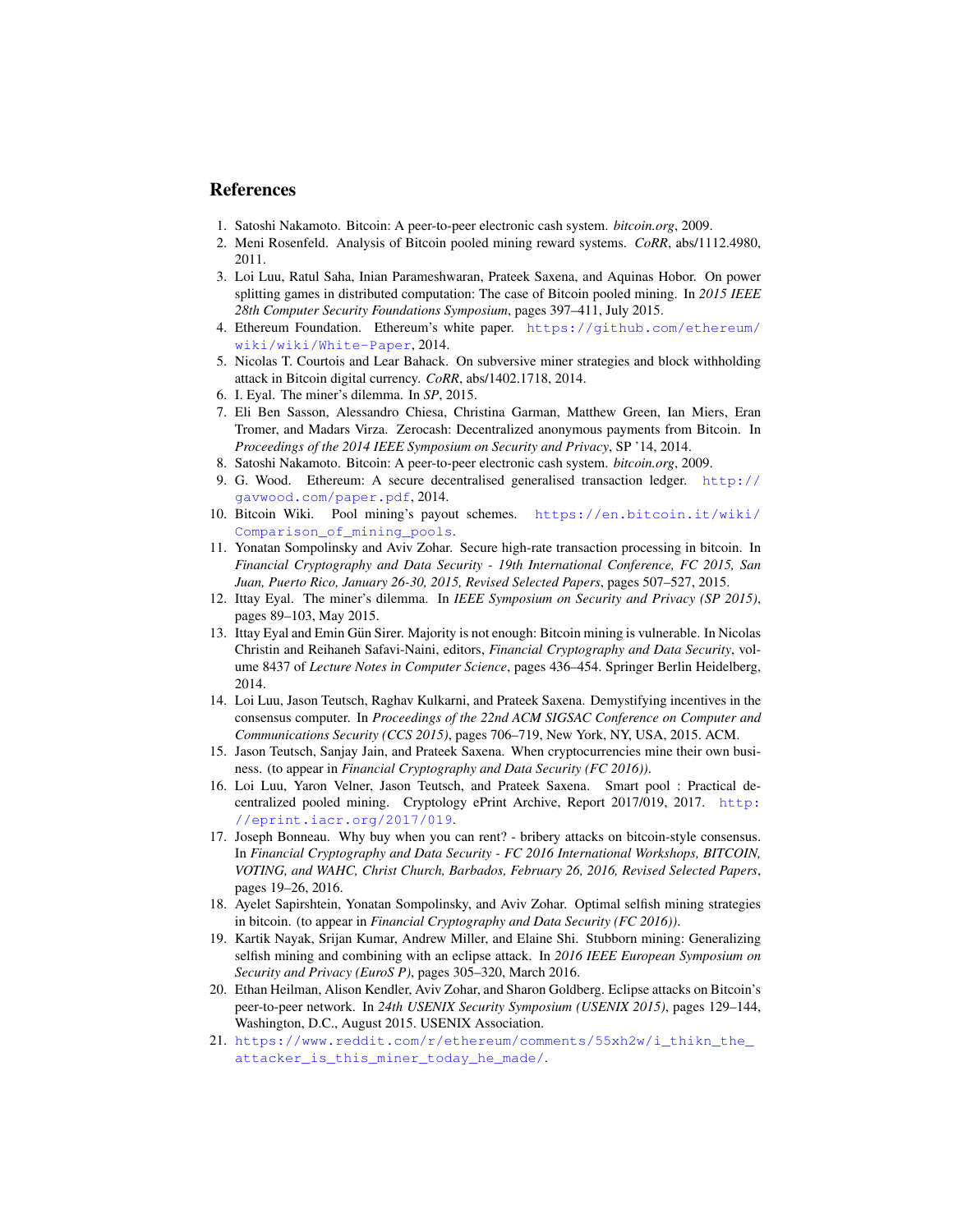- <span id="page-13-1"></span>22. Ghassan Karame, Elli Androulaki, and Srdjan Capkun. Two bitcoins at the price of one? double-spending attacks on fast payments in bitcoin. *IACR Cryptology ePrint Archive*, 2012:248, 2012.
- <span id="page-13-2"></span>23. blockcypher.com. Confidence factor. [http://dev.blockcypher.com/](http://dev.blockcypher.com/#confidence-factor) [#confidence-factor](http://dev.blockcypher.com/#confidence-factor).
- <span id="page-13-3"></span>24. Bitcoin Wiki. Transaction malleability. [https://en.bitcoin.it/wiki/](https://en.bitcoin.it/wiki/Transaction_Malleability) [Transaction\\_Malleability](https://en.bitcoin.it/wiki/Transaction_Malleability).

## <span id="page-13-0"></span>A Bitcoin Implementation

In this section, we refine the interactive protocol from Section [4.2](#page-7-3) for use in Bitcoin. The security of our Bitcoin protocol relies on the following two assumptions which we will later relax in Section [B:](#page-14-0)

- The attacker always wants to attack. That is, he is always willing to pay a predefined amount for a valid proof of block withholding.
- The withholder is willing to withhold the block in return for a Bitcoin zeroconfirmation payment.

The first assumption is reasonable as the attack is profitable. However, it is not trivial, as malicious parties could dishonestly declare their intentions to make such an attack but never collaborate with the withholder. Such behavior might be expected, e.g., by pool operators who wish to undermine trust between attackers and withholders. The second assumption could be justified as zero confirmation double spending is not trivial to perform [\[22\]](#page-13-1). Our protocol would allow the withholder to wait for a short period of time before deciding on his actions. In this period of time the transaction would propagate to the majority of the network, and the odds for double spending could be evaluated and bounded from above, e.g., via [\[23\]](#page-13-2). If odds are, for example, less than  $50\%$ , then it is enough to double the offered reward in order to incentives the withholder. In Section [B](#page-14-0) we will introduce Ethereum smart contracts that enforce our assumptions. That is, the contracts would compensate the withholder (in ether currency) if the attacker does not collaborate with the protocol or performs double spending.

We are now ready to introduce the protocol.

- Initially, the withholder submits (off-chain) a 32-byte chunk of data  $b$  and his Bitcoin public key.
- The attacker computes  $\text{sha256}(b)$  and rejects the submission if: (i) the difficulty level is not sufficient; or (ii)  $\text{sha256}(b)$  corresponds to a block in the public blockchain; or (iii)  $b$  was already submitted in the past.
- $-$  (Otherwise) The attacker signs and sends the withholder a Bitcoin transaction  $t$  such that:
	- The attacker can redeem t with an input string b' that satisfies sha $256(b') = b$ .
	- The withholder can redeem t after  $T$  block epochs (provided that it was not already redeemed).
- The withholder submits t to the network, waits for it to propagate, withholds his block, and redeems  $t$  after  $T$  block epochs.

The correctness of the scheme follows by our two assumptions and by the arguments of the correctness proof of the protocol in Section [4.2.](#page-7-3) We note that in the last phase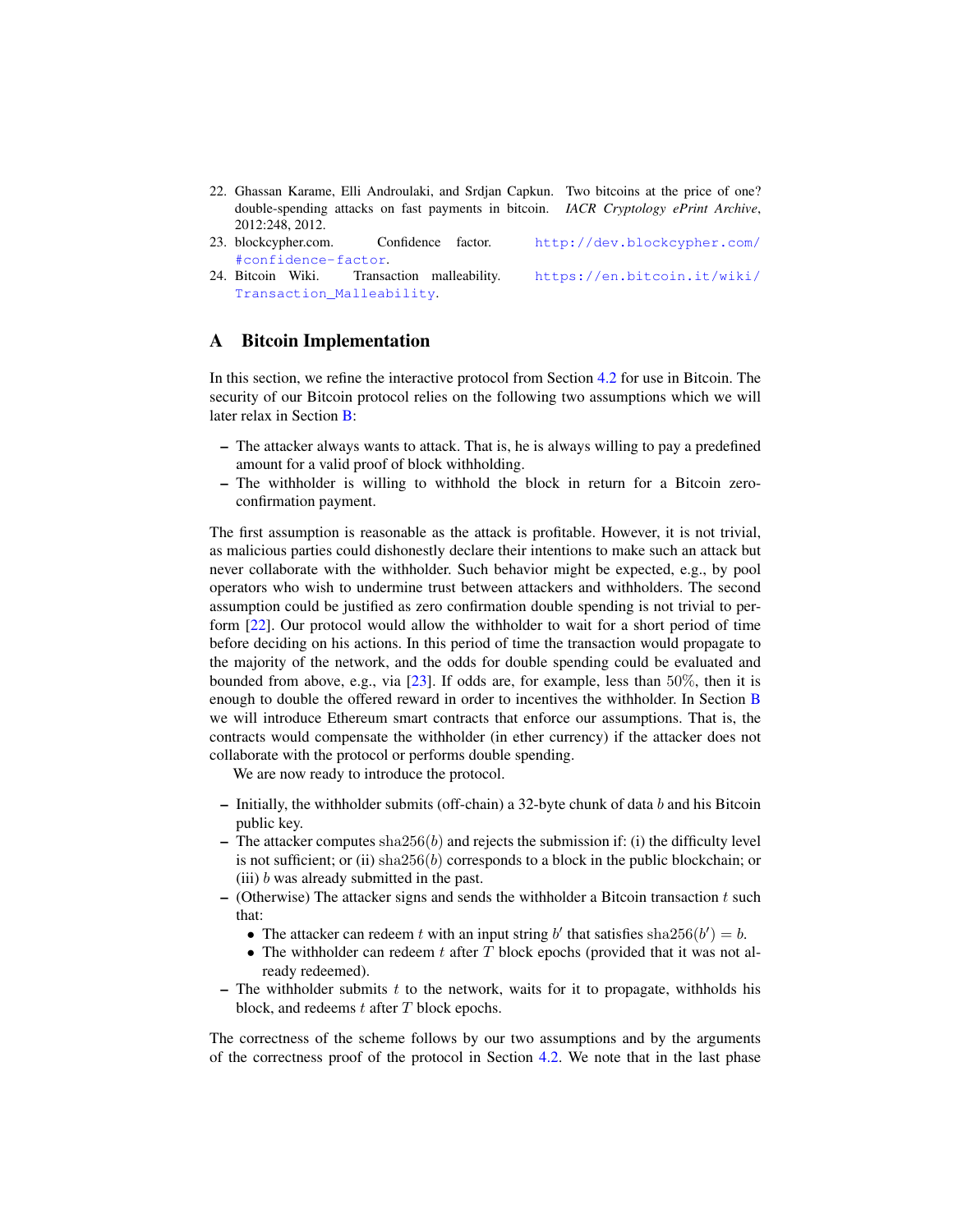of the protocol, the withholder cannot afford to wait for a block confirmation. Indeed, a block confirmation occurs only after a new block is mined, and when this happens the withholder's block becomes worthless as he can no longer submit it to his pool operator  $2^2$ .

An implementation of transaction  $t$  as a Bitcoin script is illustrated bellow.

**Implementation with bitcoin script.** Transaction  $t$  locking script is:

```
1^{\text{OP}}<sub>-IF</sub>
\frac{2}{3} OP_HASH256
\begin{array}{ccc} 3 & & \text{&} & \text{&} \\ 4 & & & \text{&} & \text{&} \end{array}OP_EQUALVERIFY
 5 <buyer_public_key>
6OP_ELSE
         7 <time_lock> OP_CHECKLOCKTIMEVERIFY OP_DROP
         <seller_public_key>
9OP_ENDIF
10OP_CHECKSIG
```
The buyer can redeem  $t$  with this unlocking script:

```
1<signature>
2 < b'3OP_1
```
The seller can redeem  $t$  after sufficient enough time with this unlocking script:

```
1<signature>
2OP_0
```
We note that in order to make these transaction standard we use pay to script hash transactions [23](#page-14-2) .

# <span id="page-14-0"></span>B Ethereum Contracts as Insurance

In this section, we describe two Ethereum smart contracts that eliminates the need for the assumptions we made in Section [A.](#page-13-0) The contracts provides the following guarantee:

The withholder is either payed the promised amount in bitcoin or payed disproportional high value in ether currency.

Such guarantee should mitigate any concern from the withholder side, even if he has strong preference towards bitcoin payments. Indeed, either he gets payed with bitcoin or he receive high ether payment that compensates for his bitcoin preference.

We first describe how to mitigate the assumption that the attacker always wants to attack, and then describe an Ethereum insurance contract against Bitcoin double-spending. For the rest of the section we assume that 1, 000 ether (currently worth around \$10, 000  $\text{USD}^2$ <sup>4</sup>) are enough to compensate for any preference towards Bitcoin payment.

<span id="page-14-1"></span> $22$  E.g., see line 110 in [https://raw.githubusercontent.com/slush0/](https://raw.githubusercontent.com/slush0/stratum-mining/38637575c8c253aba18f95dffd25c49ca6d0434b/lib/block_template.py) [stratum-mining/38637575c8c253aba18f95dffd25c49ca6d0434b/lib/](https://raw.githubusercontent.com/slush0/stratum-mining/38637575c8c253aba18f95dffd25c49ca6d0434b/lib/block_template.py)

[block\\_template.py](https://raw.githubusercontent.com/slush0/stratum-mining/38637575c8c253aba18f95dffd25c49ca6d0434b/lib/block_template.py)

<span id="page-14-2"></span><sup>23</sup> [https://en.bitcoin.it/wiki/Pay\\_to\\_script\\_hash](https://en.bitcoin.it/wiki/Pay_to_script_hash)

<span id="page-14-3"></span><sup>24</sup> [https://www.coingecko.com/en/price\\_charts/ethereum/usd](https://www.coingecko.com/en/price_charts/ethereum/usd)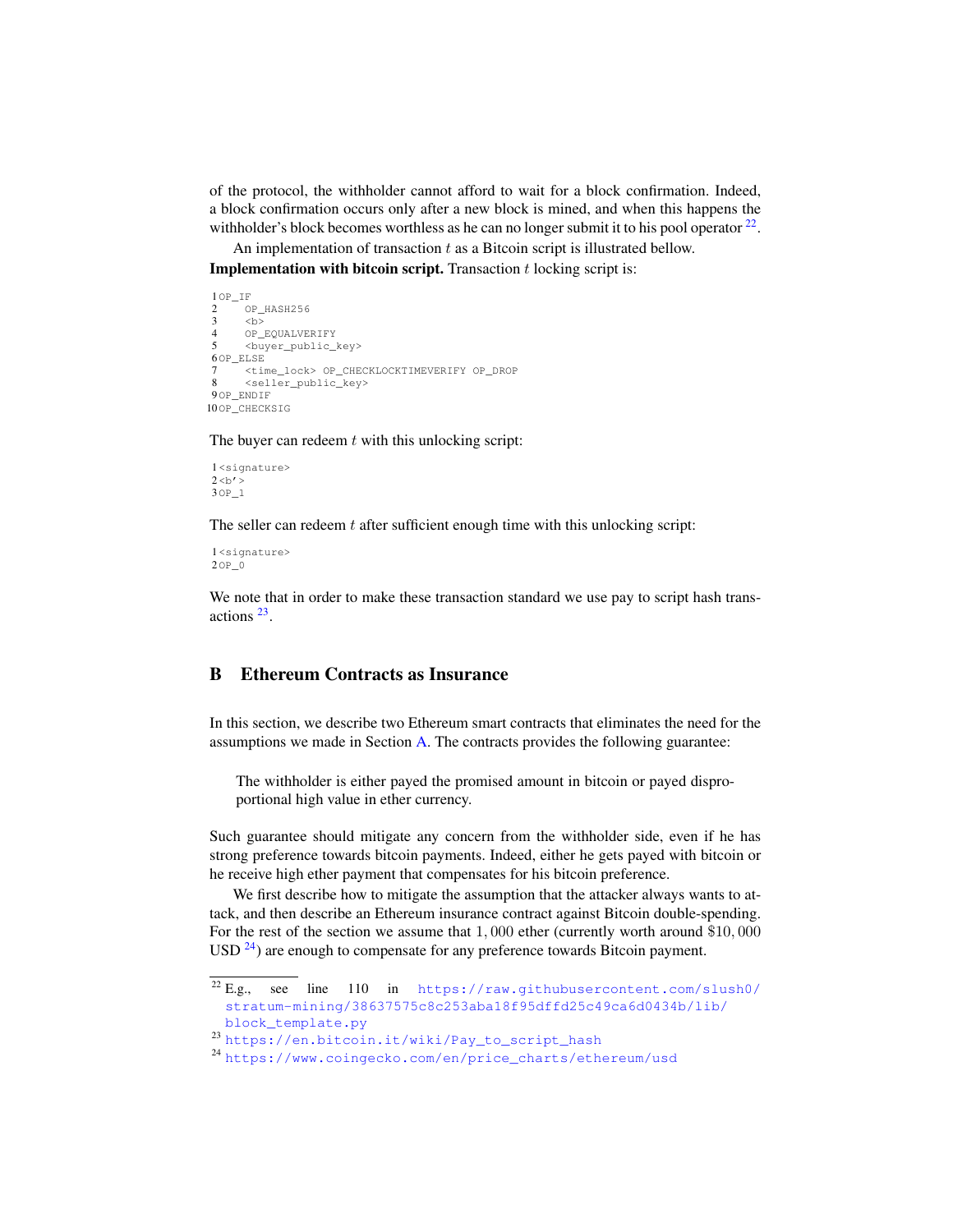#### B.1 Forcing the attacker to attack

In this section we describe how an Ethereum contract (published by the attacker) can enforce the attacker to honestly execute his part in the protocol. We recall that the attacker role in the protocol is to publish a signed transaction  $t$  when a valid block withholding witness  $b$  is submitted, i.e., when a never before submitted block header with sufficient difficulty is submitted. The contract has four functions, namely, **depositCollateral**, submitWitness, submitTx and seizeCollateral.

- depositCollateral: in this function the attacker deposits 1, 000 ether.
- $-$  submitWitness: in this function the withholder submits the witness  $b$  and his Bitcoin public key. The function checks that  $b$  was never submitted before and its difficulty is sufficient (i.e.,  $\text{sha256}(b)$  is small enough), and records the current time.
- $-$  submitTx: in this function the attacker submits a signed tranasction t and the contract verifies that the transaction is properly signed in the format as described in Section [A.](#page-13-0)
- seizeCollateral: in this function the withholder can withdraw the 1, 000 ether if the attacker did not respond in time (or responded with invalid transaction).

See Figure [2](#page-15-0) for partial implementation of the contract. Intuitively, the contract enforce the

```
1 function submitWitness( bytes b, uint publicKey ) {
2 if(sha256(b) < difficulty ) {<br>3 witnessSubmissionTime = no
 3 witnessSubmissionTime = now;<br>4 withholderPublicKey = public
 4 withholderPublicKey = publicKey;<br>5 }
        \overline{1}6 }
\frac{7}{8}8 function submitTx( bytes t ) {<br>9 if( isSigned( t attackerP
9 if( isSigned( t, attackerPublicKey ) && isInRightFormat(t, b, withholderPublicKey ) ) {<br>10 txSubmitted = true;
             txSubmitted = true;
11 }
12 \t313
14 function seizeCollateral( ) {<br>15 if( ! txSubmitted & & ( wi)
15 if( ! txSubmitted &\& ( witnessSubmissionTime + T < now ) ) {<br>16 msg.sender.send(1000 ether):
                  msg.sender.send(1000 ether);
\begin{array}{cc} 17 \\ 18 \end{array}18 }
```
Fig. 2: Solidity code that force the attacker to attack.

attacker to post a signed Bitcoin transaction to the Ethereum blockchain (within a given time period  $T$ ). Once published, the withholder can post it to the Bitcoin network and claim his payment in bitcoin currency. If the attacker decides not to post the transaction, then the withholder collects the collateral that serves as a compensation for the block withholding and for getting paid in ether.

We note that the contract can serve as an insurance only when the balance is sufficient (i.e., when a collateral is deposited). Hence, the withholder should check the balance before participating in the scheme <sup>[25](#page-15-1)</sup>.

<span id="page-15-1"></span> $25$  To mitigate the incentive for the attacker to seize the collaterals and give it to a sibyl identity, we can change the contract so it would give only half of the collateral and the other half would be destroyed (e.g., would be sent to address 0x000...000).